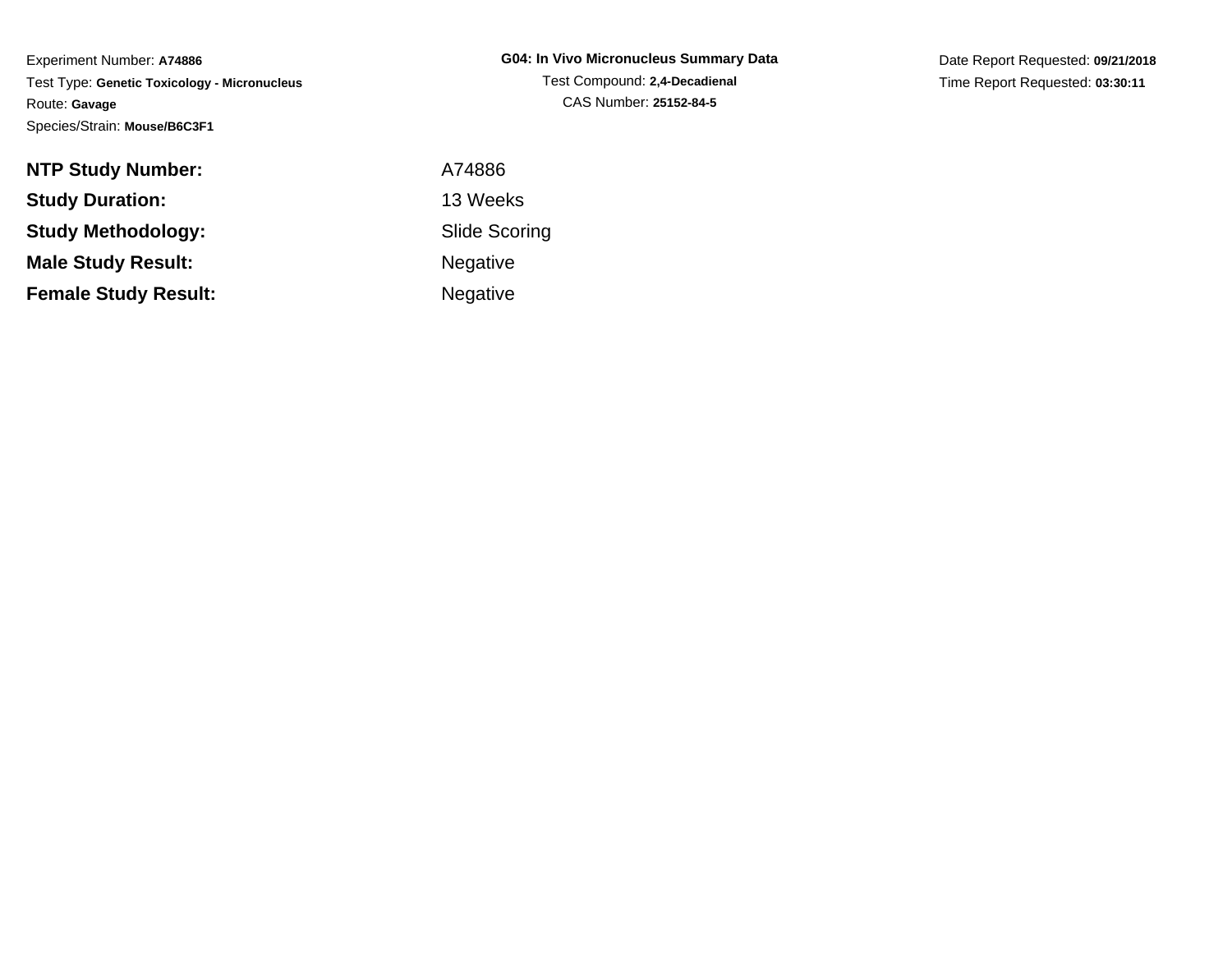## Experiment Number: **A74886**

 Test Type: **Genetic Toxicology - Micronucleus**Route: **Gavage**Species/Strain: **Mouse/B6C3F1**

Date Report Requested: **09/21/2018**Time Report Requested: **03:30:11**

| Tissue: Blood; Sex: Male; Number of Treatments: 65; Time interval between final treatment and cell sampling: 24 h |    |                    |         |    |                    |         |                 |  |
|-------------------------------------------------------------------------------------------------------------------|----|--------------------|---------|----|--------------------|---------|-----------------|--|
|                                                                                                                   |    | <b>MN PCE/1000</b> |         |    | <b>MN NCE/1000</b> |         | % PCE           |  |
| Dose (mg/kg)                                                                                                      | N  | Mean $\pm$ SEM     | p-Value | N  | Mean $\pm$ SEM     | p-Value | Mean ± SEM      |  |
| Vehicle Control <sup>1</sup>                                                                                      | 10 | $2.10 \pm 0.41$    |         | 10 | $1.80 \pm 0.29$    |         | $2.82 \pm 0.15$ |  |
| 50.0                                                                                                              |    |                    |         | 10 | $2.30 \pm 0.30$    | 0.2172  |                 |  |
| 100.0                                                                                                             |    |                    |         | 10 | $2.50 \pm 0.22$    | 0.1426  |                 |  |
| 200.0                                                                                                             |    |                    |         | 10 | $2.50 \pm 0.52$    | 0.1426  |                 |  |
| 400.0                                                                                                             |    |                    |         | 10 | $2.10 \pm 0.43$    | 0.3153  |                 |  |
| 800.0                                                                                                             | 10 | $3.20 \pm 0.59$    | 0.0651  | 10 | $2.70 \pm 0.47$    | 0.0896  | $2.83 \pm 0.15$ |  |
| Trend p-Value                                                                                                     |    | 0.0650             |         |    | 0.1980             |         |                 |  |
| <b>Trial Summary: Negative</b>                                                                                    |    |                    |         |    |                    |         |                 |  |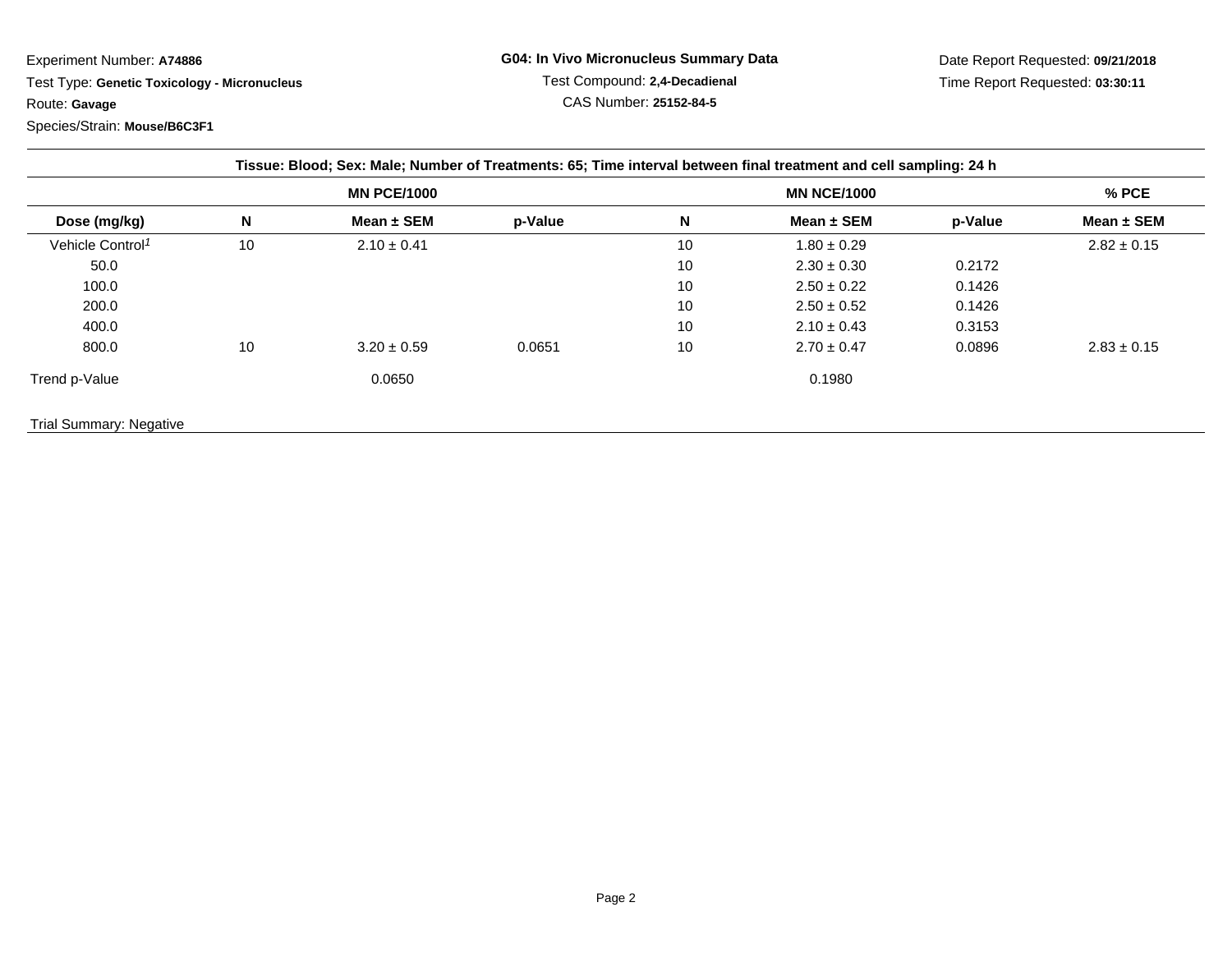## Experiment Number: **A74886**

 Test Type: **Genetic Toxicology - Micronucleus**Route: **Gavage**

Species/Strain: **Mouse/B6C3F1**

Date Report Requested: **09/21/2018**Time Report Requested: **03:30:11**

| Tissue: Blood; Sex: Female; Number of Treatments: 65; Time interval between final treatment and cell sampling: 24 h |    |                    |         |    |                    |         |                 |  |
|---------------------------------------------------------------------------------------------------------------------|----|--------------------|---------|----|--------------------|---------|-----------------|--|
|                                                                                                                     |    | <b>MN PCE/1000</b> |         |    | <b>MN NCE/1000</b> |         | % PCE           |  |
| Dose (mg/kg)                                                                                                        | N  | Mean $\pm$ SEM     | p-Value | N  | Mean $\pm$ SEM     | p-Value | Mean ± SEM      |  |
| Vehicle Control <sup>1</sup>                                                                                        | 10 | $1.50 \pm 0.22$    |         | 10 | $2.00 \pm 0.26$    |         | $2.75 \pm 0.14$ |  |
| 50.0                                                                                                                |    |                    |         | 10 | $1.70 \pm 0.30$    | 0.6892  |                 |  |
| 100.0                                                                                                               |    |                    |         | 9  | $2.00 \pm 0.44$    | 0.5000  |                 |  |
| 200.0                                                                                                               |    |                    |         | 10 | $1.50 \pm 0.31$    | 0.8012  |                 |  |
| 400.0                                                                                                               |    |                    |         | 10 | $1.80 \pm 0.36$    | 0.6273  |                 |  |
| 800.0                                                                                                               | 9  | $1.11 \pm 0.26$    | 0.7698  | 9  | $2.11 \pm 0.39$    | 0.4329  | $2.52 \pm 0.13$ |  |
| Trend p-Value                                                                                                       |    | 0.7700             |         |    | 0.3440             |         |                 |  |
| <b>Trial Summary: Negative</b>                                                                                      |    |                    |         |    |                    |         |                 |  |